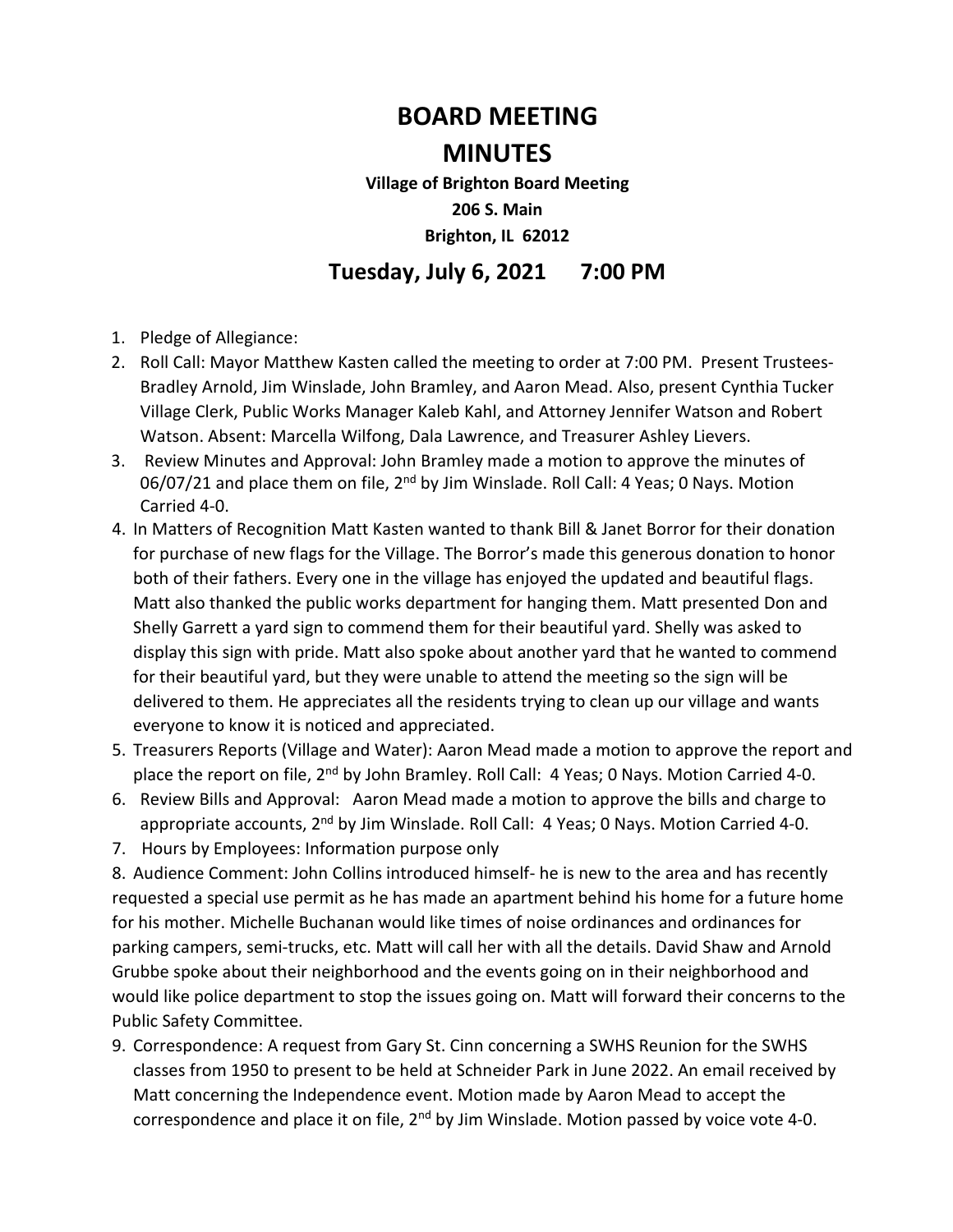## 10.**Committee Reports:**

- a. **Clerk Committee** 06/09/21, No Meeting Held
- b. **Public Works Committee** 06/28/21, Jim Winslade made a motion to accept the meeting minutes and place them on file, 2<sup>nd</sup> by Brad Arnold. Motion passed by Voice Vote 4-0. Jim Winslade made a motion to approve the MFT Bid Proposals, 2nd by Aaron Mead. Roll Call: 4 Yeas; 0 Nays. Motion Carried 4-0.
- c.**Economic Committee**: 06/02/21, No Meeting Held
- d. **Park Committee**: 06/10/21, Aaron Mead made a motion accept the Park Committee Minutes and place them on file,  $2<sup>nd</sup>$  by Jim Winslade. Motion passed by Voice Vote 4-0. John Bramley made a motion to approve the Southwestern Alumni to use the Schneider Park for the Southwestern Reunion as outlined by Gary St. Cinn,  $2^{nd}$  by Aaron Mead. Roll Call: 4 Yeas; 0 Nays. Motion Carried 4-0.
- e. **Planning Commission**: 06/16/21, No Meeting Held
- f. **Public Safety Committee:** 06/21/21, John Bramley made a motion to accept the Public Safety Minutes and place them on file, 2<sup>nd</sup> by Brad Arnold. Motion passed by Voice Vote 4-0.
- g. **Zoning Committee:** 06/15/21, Aaron Mead made a motion to accept the Zoning Committee Minutes and place them on file, 2nd by Brad Arnold. Motion passed by Voice Vote 4-0.
- h. **Ordinance Committee:** No Meeting Held
- i. **Policy Manual Committee:** No Meeting Held
- j. **Closed Session Examination Committee:** No Meeting Held
	- 11. **Unfinished Business:** 
		- Mayor Kasten informed the board that negotiations were in the process for the Public Works Union contract.
		- Mayor Kasten informed the board that the Royal Banks contract for the ATM at Schneider is still in the works, but Royal Banks is still gathering information.
		- John Bramley made a motion to amend the current ordinance on water and sewer tap on fees to 1,500 for water and 800 for sewer and waiving them for subdivisions where the developer is responsible for lines etc.,  $2<sup>nd</sup>$  by Aaron Mead. Roll Call: 4 Yeas; 0 Nays. Motion Carried 4-0.
		- Mayor Kasten informed the board the Azavar Governmental Solutions contract that was proposed to the village was reviewed by Watson Law Firm and the Village was advised to not move forward with this service.
	- 12. **New Business:** 
		- John Bramley received a contract from Premier Works, Inc. for rides at the Fall Fest and he requested to table this item until he receives additional information, 2nd by Aaron Mead. Roll Call: 4 Yeas; 0 Nays. Motion Carried 4-0.
	- 13. **Executive Session:** None
	- 14. **Problems:** Budget Meeting to be held on July 21, 2021 at 6p.m.